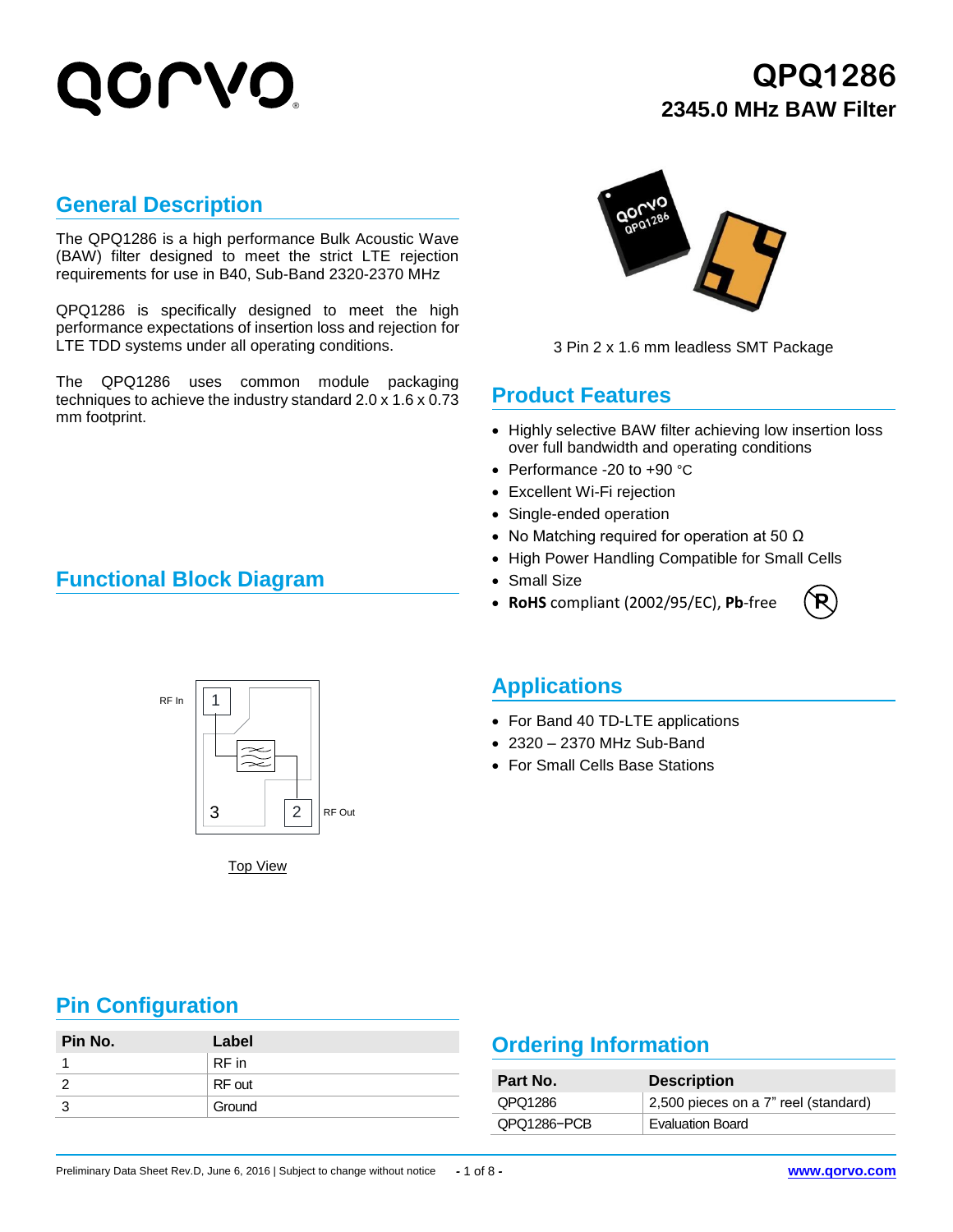# QOLVO'

## **QPQ1286 2345.0 MHz BAW Filter**

### **Absolute Maximum Ratings**

| <b>Parameter</b>                     | Rating                    |
|--------------------------------------|---------------------------|
| Storage Temperature (1)              | $-40$ to $+125$ °C        |
| Operating Temperature <sup>(2)</sup> | $-40$ to $+105^{\circ}$ C |

 $(1)$  Operation of this device outside the parameter ranges given may cause permanent damage.

 $(2)$  Device will function but it is not guaranteed to meet electrical specifications.

### **Electrical Specifications (1)**

#### +29 dBm, LTE SIGNAL PAR = 8dB, 5MHz, 16 QAM  $+ 90 °C$ >25000 hrs. Power rating is valid when Power is injected into Pin 1

**Conditions Rating** 

**Life Test**

| <b>Parameter</b>                                                                                | <b>Conditions</b>                                                                                                                                                                                    | Min                                                                  | <b>Typ</b>                                                           | <b>Max</b> | <b>Units</b>             |
|-------------------------------------------------------------------------------------------------|------------------------------------------------------------------------------------------------------------------------------------------------------------------------------------------------------|----------------------------------------------------------------------|----------------------------------------------------------------------|------------|--------------------------|
| <b>Maximum Insertion Loss</b>                                                                   | $2320.0 - 2370.0$                                                                                                                                                                                    |                                                                      | 1.9                                                                  | 2.8        | dB                       |
| Input / Output VSWR                                                                             | 2320.0-2370.0 MHz                                                                                                                                                                                    |                                                                      | 1.6:1                                                                | 2.0:1      | $\overline{\phantom{a}}$ |
| Input / Output Return Loss                                                                      | 2320.0-2370.0 MHz                                                                                                                                                                                    | 9.5                                                                  | 14                                                                   |            | dB                       |
| Amplitude Variation <sup>(2)</sup>                                                              | 2320.0-2370.0 MHz                                                                                                                                                                                    |                                                                      | 0.9                                                                  | 1.5        | dB                       |
| Group Delay Ripple <sup>(3)</sup>                                                               | 2320.0-2370.0 MHz                                                                                                                                                                                    | ٠                                                                    | 7                                                                    | 25         | ns p-p                   |
| Phase Ripple <sup>(4)</sup>                                                                     | 2320.0-2370.0 MHz                                                                                                                                                                                    |                                                                      | 11                                                                   | 35         | $^{\circ}$ p-p           |
| Attenuation in WIFI Band <sup>(5)</sup><br>(Average per Channel using<br>802.11b Spectrum mask) | 2405 - 2440 MHz (Channel 1 - 7)<br>2440 - 2480 MHz (Channel 8 - 14)                                                                                                                                  | 42<br>38                                                             | 47<br>40                                                             |            | dB                       |
| Attenuation <sup>(6)</sup>                                                                      | 10-960 MHz<br>961-1709 MHz<br>1710-1880 MHz<br>1920-2170 MHz<br>2171-2295 MHz<br>2395-2405 MHz<br>2480-2500 MHz<br>2500-3660 MHz<br>3750-4600 MHz<br>4600-4800 MHz<br>4901-6000 MHz<br>6001-8000 MHz | 41<br>31<br>30<br>30<br>10<br>10<br>36<br>32<br>34<br>43<br>25<br>30 | 45<br>33<br>32<br>32<br>23<br>17<br>38<br>34<br>37<br>49<br>29<br>34 |            | dB                       |
| 2 <sup>nd</sup> Harmonic                                                                        | $Pin = +29$ dBm (2320-2370 MHz)                                                                                                                                                                      | 65                                                                   | 86                                                                   |            | dBc                      |
| Source/Load Impedance (7)                                                                       | Single-ended                                                                                                                                                                                         |                                                                      | 50                                                                   |            | Ω                        |

Notes:

1. All specifications are based on the QORVO schematic for the main reference design shown on page 3.

2. Amplitude Variation is defined as the difference between the lowest loss and the highest loss within defined frequency points.

3. This is defined as the worst difference between a peak and adjacent valley within defined frequency points.

4. Typical values are and average of 20 pieces measured at a temperature of 25 C.<br>5. WIFI attenuation is calculated by averaging S21| in dB referenced to ZERO dB for each me

5. WIFI attenuation is calculated by averaging |S21| in dB referenced to ZERO dB for each measured point within defined frequency range.

6. Attenuation is referenced to ZER0 dB.

7. This is the optimum impedance in order to achieve the performance shown.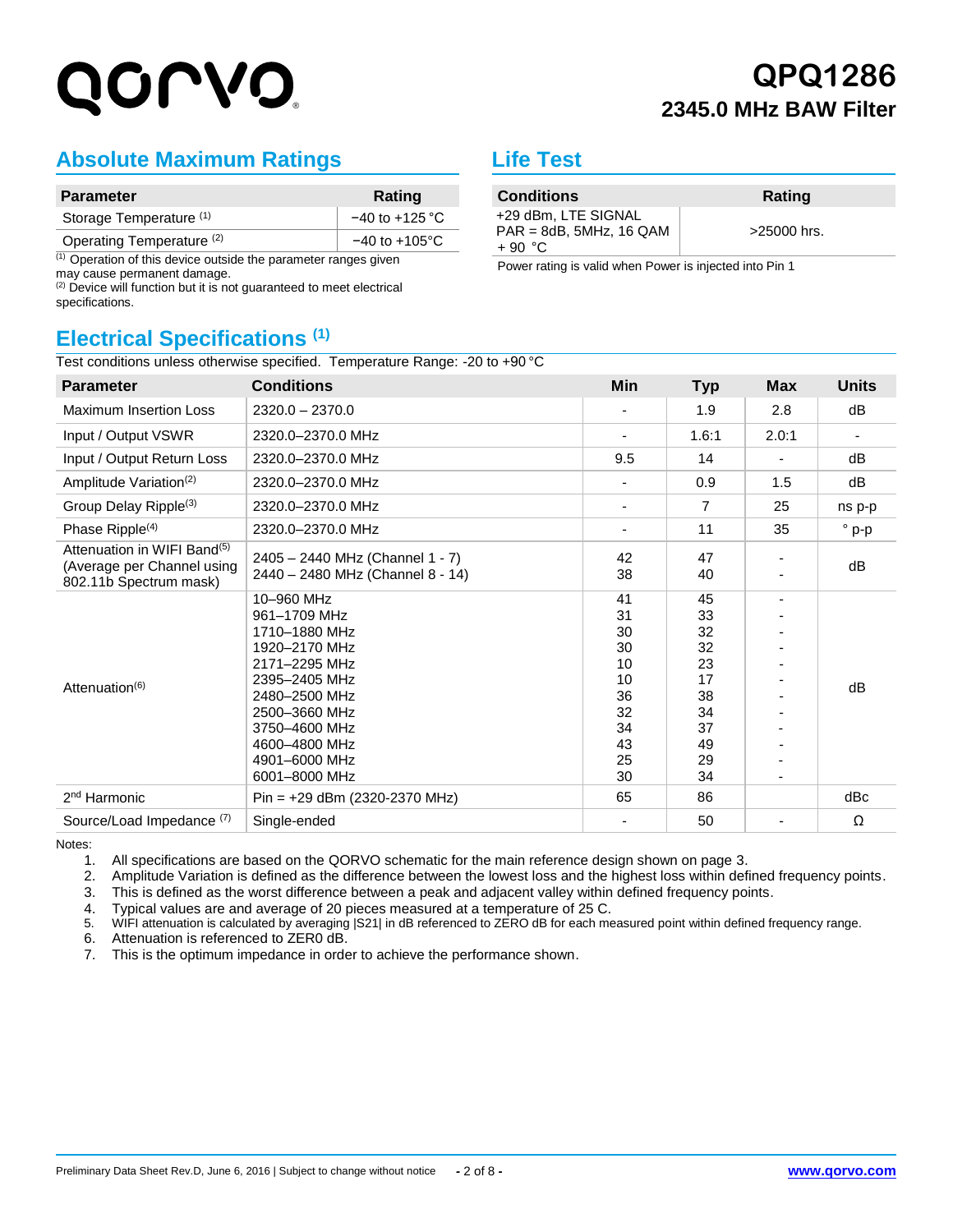## **QPQ1286 2345.0 MHz BAW Filter**

### **Performance Plots**

Test conditions unless otherwise noted: Temp.= +25 °C

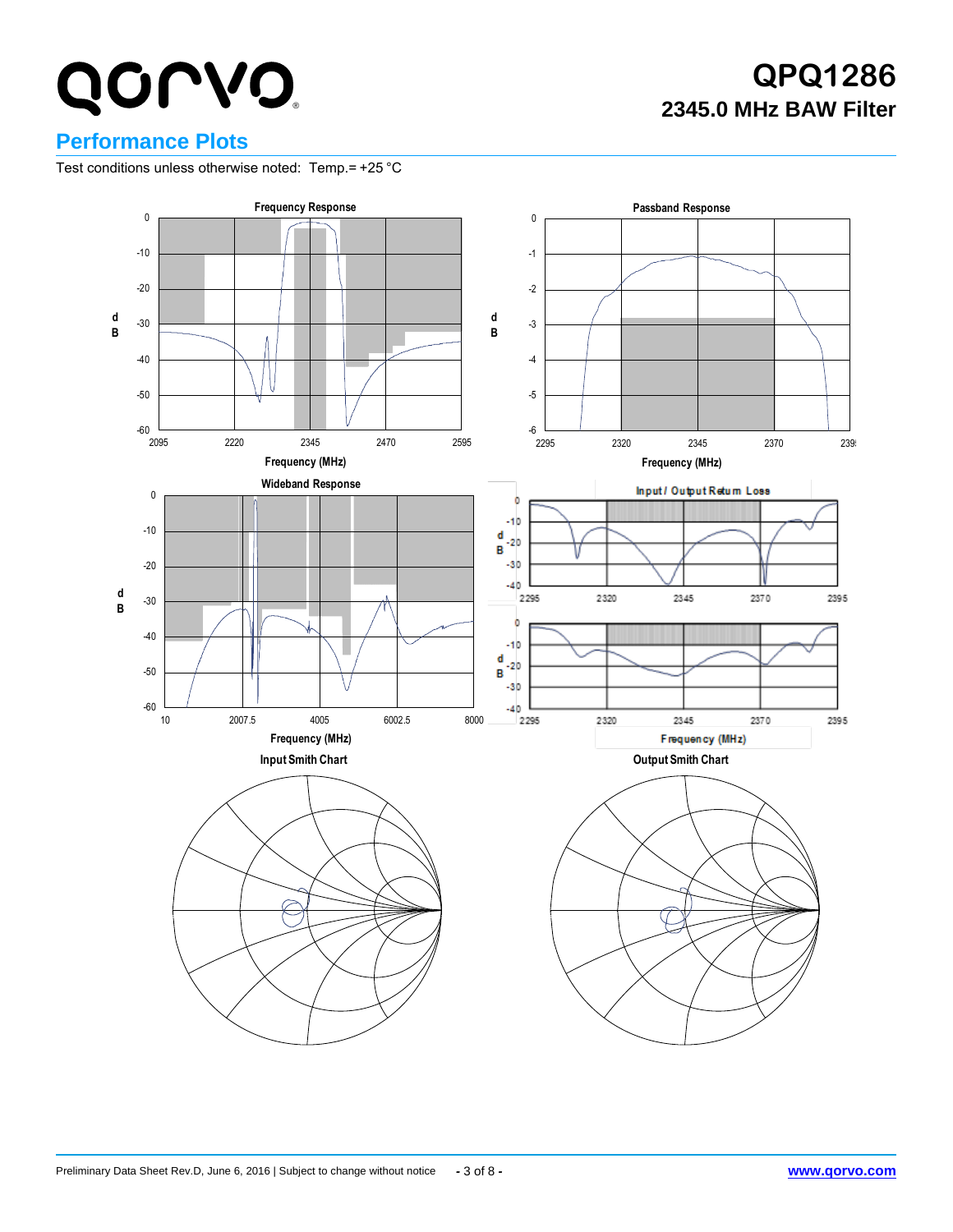# QOL V.O

## **QPQ1286 2345.0 MHz BAW Filter**

### **Evaluation Board**





#### Notes:

1. Top, middle & bottom layers: 1/2 oz copper, Substrates: FR4 dielectric, .062" thick, Finish plating: Nickel: 3-8 µm thick, Gold: .03- .2 µm thick, Hole plating: Copper min .0008 µm thick

#### **Bill of Material**

| Reference Des. | Value | <b>Description</b> | Manuf.   | <b>Part Number</b> |
|----------------|-------|--------------------|----------|--------------------|
| U1             | N/A   | Band 40 BAW Filter | Qorvo    | QPQ1286            |
| <b>PCB</b>     | N/A   | 3-laver            | Multiple | 1132983            |
| <b>SMA</b>     | N/A   | SMA connector      | Radiall  | 9602-1111-018      |

### **PCB Mounting Pattern**

Standard T/R size = 2500 units/ 7" reel. All dimensions are in millimeters

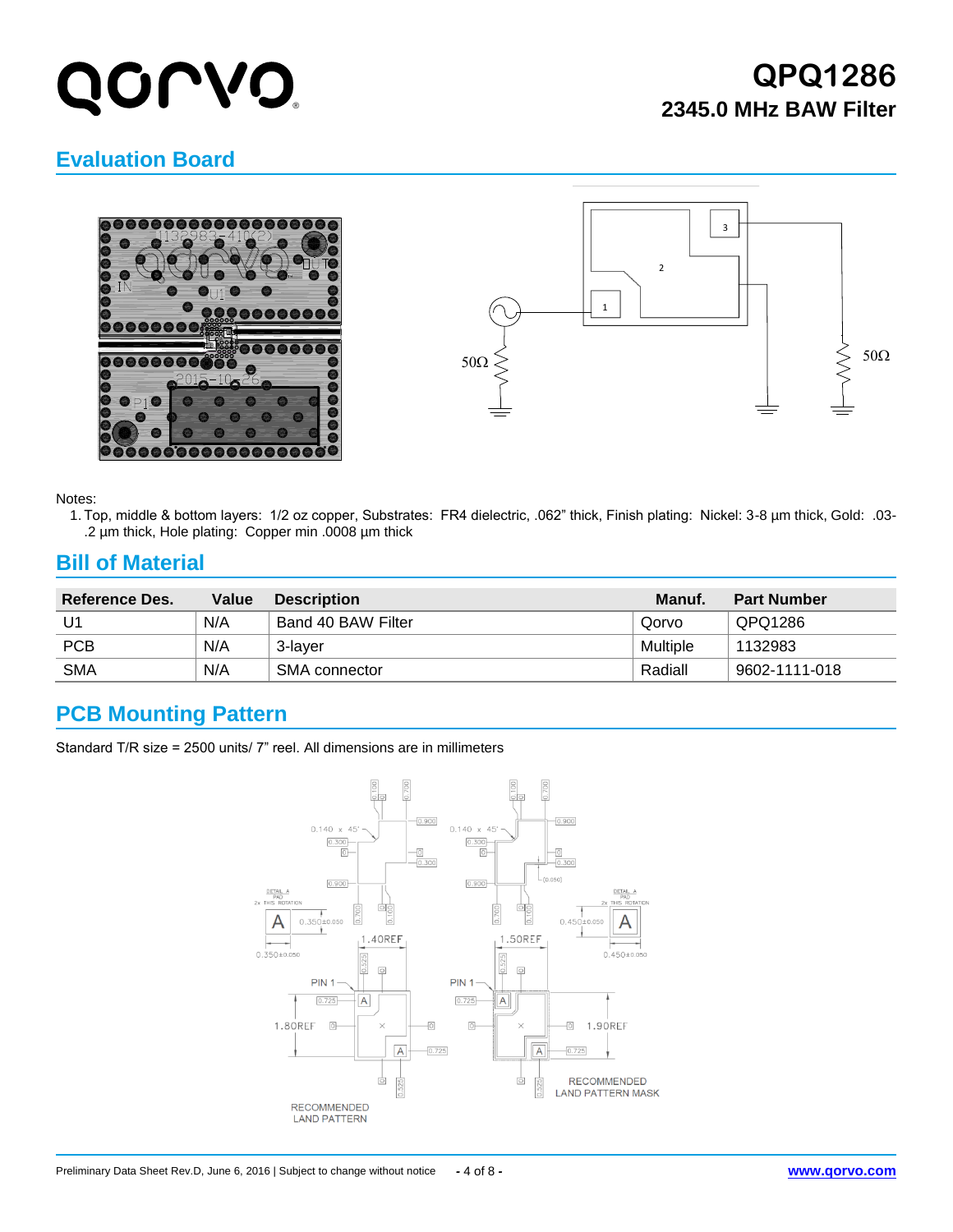## **QPQ1286 2345.0 MHz BAW Filter**

### **Package Marking and Dimensions**

### Body: Al2O3 ceramic

Lid: Kovar, Au over Ni plating Terminations: Au plating 0.5 - 1.0μm, over a 2-6μm Ni plating



#### Notes:

- 1. All dimensions are in millimeters. Angles are in degrees.
- 2. Dimension and tolerance formats conform to ASME Y14.4M-1994.
- 3. The terminal #1 identifier and terminal numbering conform to JESD 95-1 SPP-012.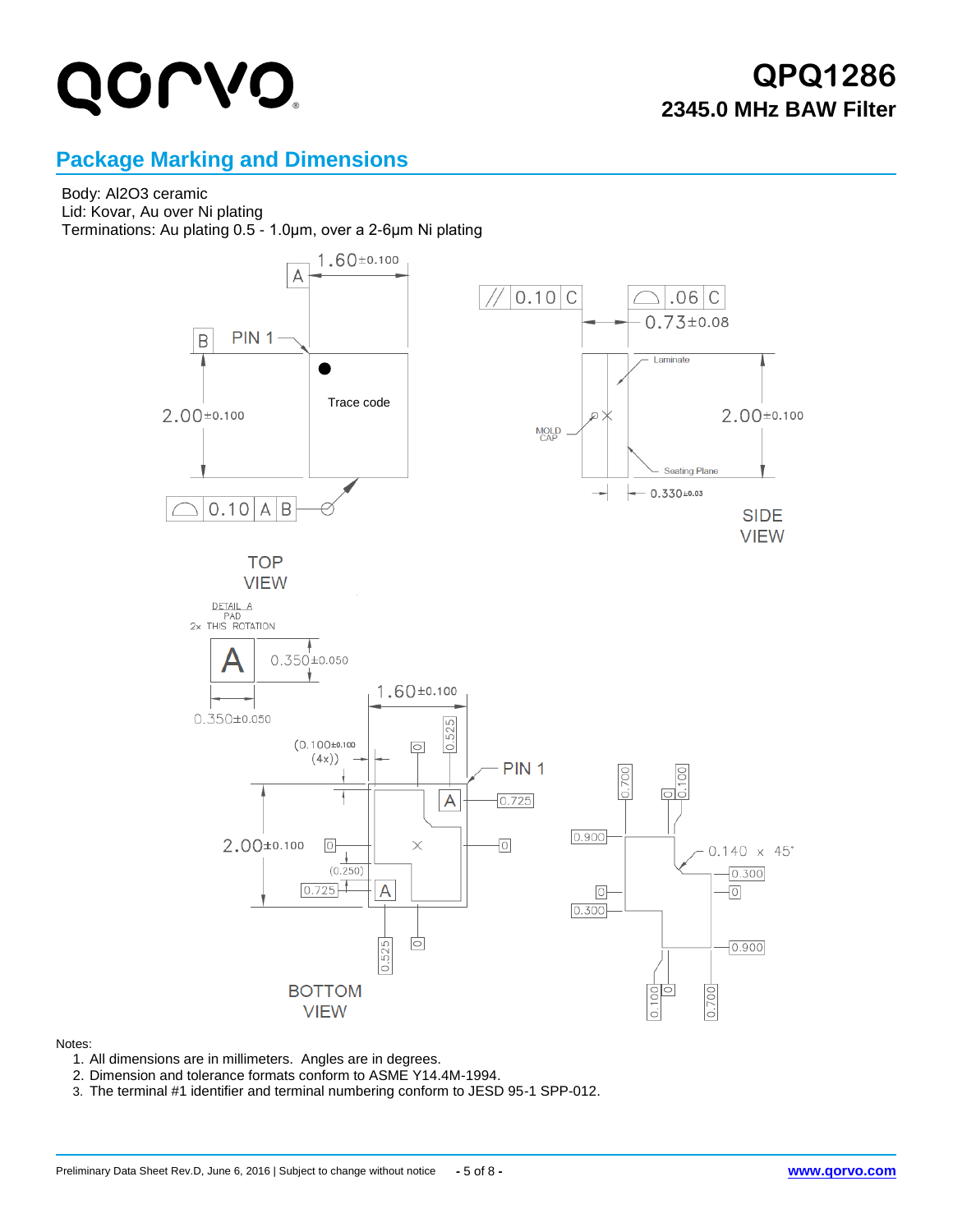### **QPQ1286 2345.0 MHz BAW Filter**

### **Tape and Reel Information – Carrier and Cover Tape Dimensions**

Tape and reel specifications for this part are also available on the Qorvo website. Standard T/R size = 2500 pieces on a 7" reel.



| <b>Feature</b>      | <b>Measure</b>                           | <b>Symbol</b>  | Size (in) | Size (mm) |
|---------------------|------------------------------------------|----------------|-----------|-----------|
|                     | Length                                   | A0             | 0.092     | 2.34      |
|                     | Width                                    | B <sub>0</sub> | 0.112     | 2.85      |
| Cavity              | Depth                                    | K <sub>0</sub> | 0.043     | 1.10      |
|                     | Pitch                                    | P <sub>1</sub> | 0.157     | 4.00      |
| Centerline          | Cavity to Perforation - Length Direction | P <sub>2</sub> | 0.079     | 2.00      |
| <b>Distance</b>     | Cavity to Perforation - Width Direction  | F              | 0.138     | 3.50      |
| Cover Tape          | Width                                    | С              | 0.213     | 5.40      |
| <b>Carrier Tape</b> | Width                                    | W              | 0.315     | 8.00      |

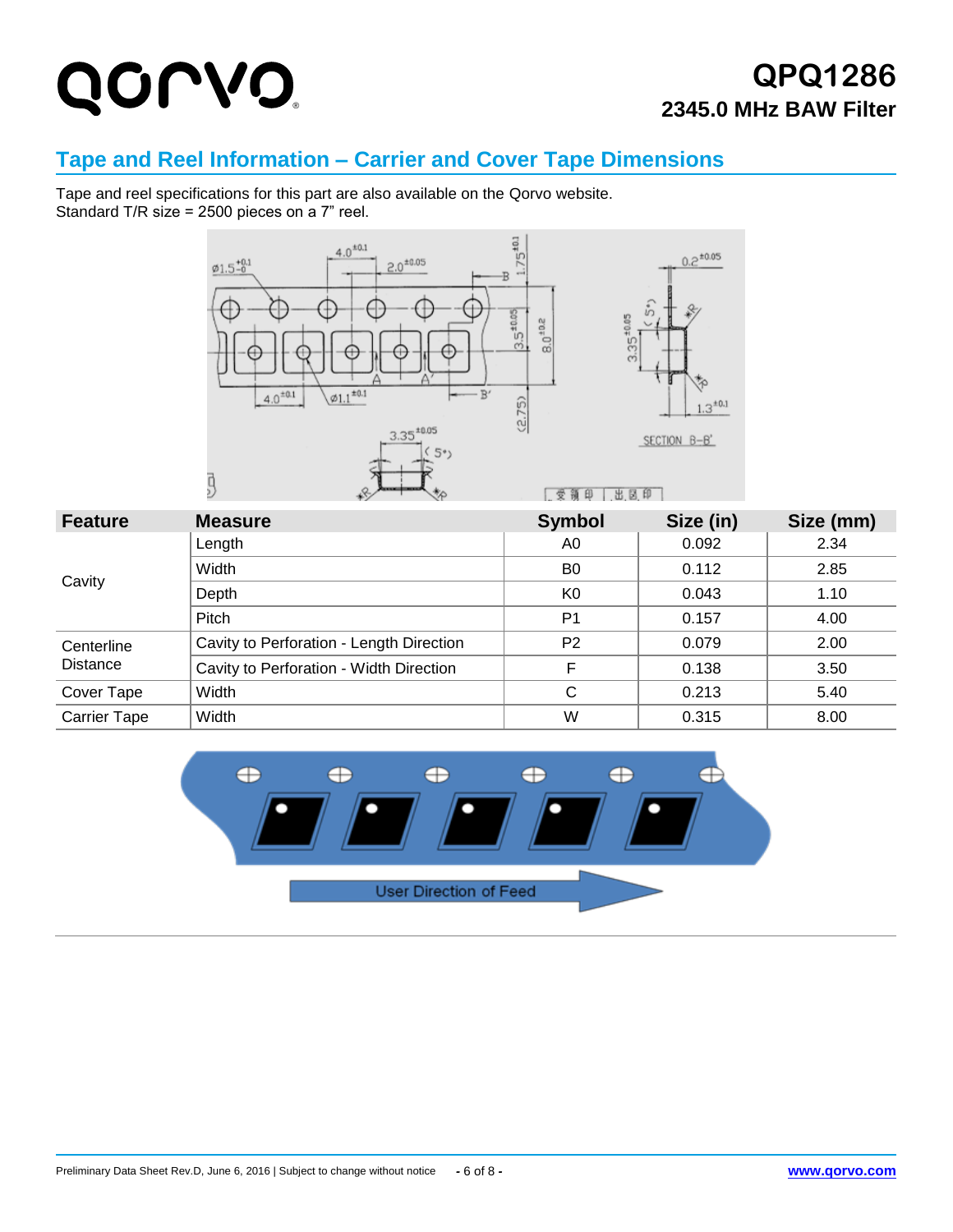## **QPQ1286 2345.0 MHz BAW Filter**

### **Tape and Reel Information – Reel Dimensions**

Tape and reel specifications for this part are also available on the Qorvo website. Standard T/R size = 2500 pieces on a 7" reel.



| <b>Feature</b> | <b>Measure</b>        | <b>Symbol</b>  | Size (in) | Size (mm) |
|----------------|-----------------------|----------------|-----------|-----------|
|                | Diameter              | A              | 6.969     | 177.0     |
| Flange         | <b>Thickness</b>      | W <sub>2</sub> | 0.559     | 14.2      |
|                | Space Between Flange  | W <sub>1</sub> | 0.346     | 8.8       |
| Hub            | <b>Outer Diameter</b> | N              | 2.283     | 58.0      |
|                | Arbor Hole Diameter   | C              | 0.512     | 13.0      |
|                | Key Slit Width        | B              | 0.079     | 2.0       |
|                | Key Slit Diameter     | D              | 0.787     | 20.0      |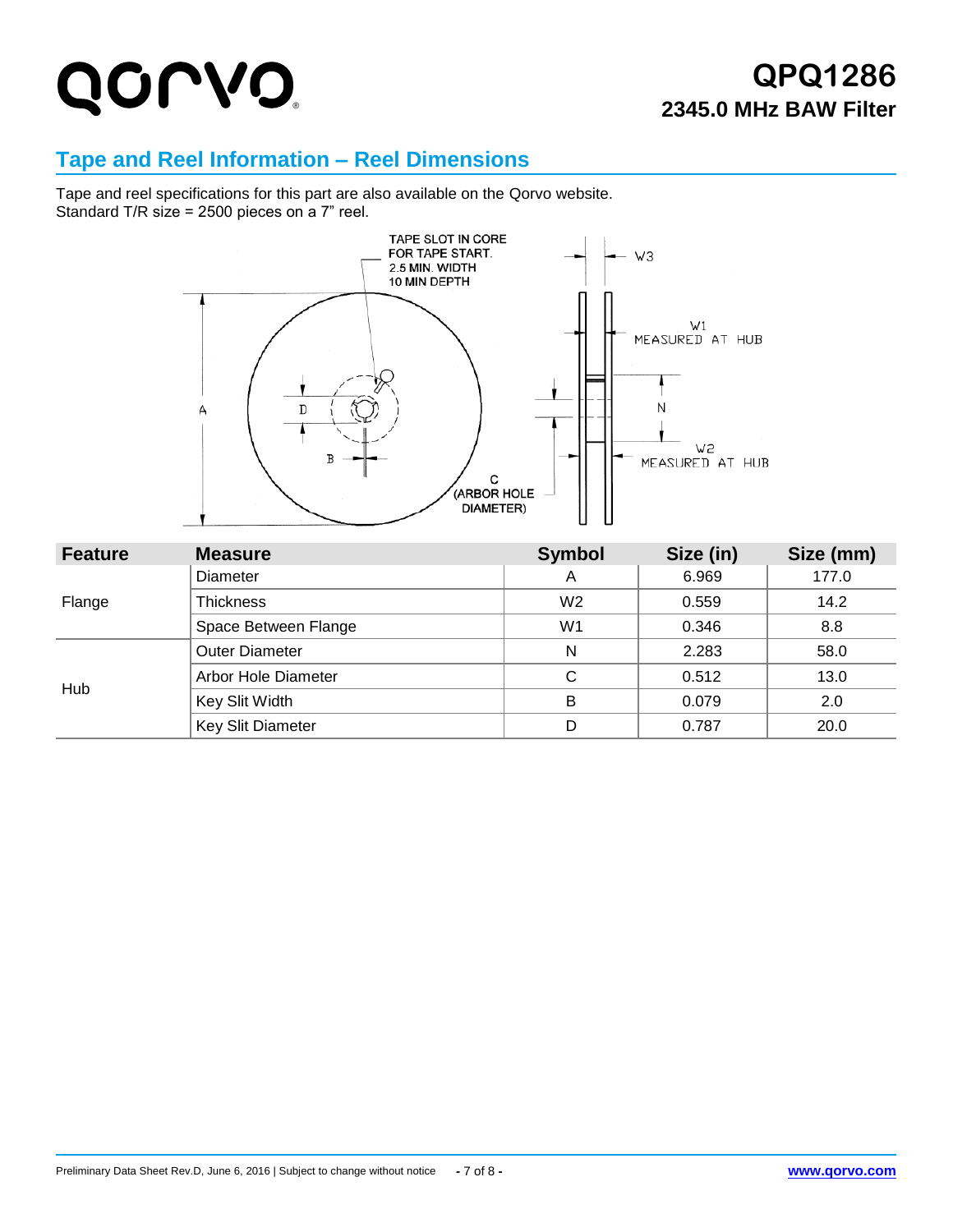# UL VO

## **QPQ1286 2345.0 MHz BAW Filter**

### **Handling Precautions**

| <b>Parameter</b>               | <b>Rating</b> | Standard                        |             |                             |
|--------------------------------|---------------|---------------------------------|-------------|-----------------------------|
| ESD-Human Body Model (HBM)     |               | Class TBD   ESDA / JEDEC JS-001 |             | Caution!                    |
| ESD-Charged Device Model (CDM) |               | Class TBD   ESDA / JEDEC JS-002 | $\triangle$ | <b>ESD-Sensitive Device</b> |
| MSL-Moisture Sensitivity Level | Level 3       | I IPC/JEDEC J-STD-020           |             |                             |

#### **Solderability**

Compatible with both lead-free (260°C max. reflow temp.) and tin/lead (245°C max. reflow temp.) soldering processes. Solder profiles available upon request.

Contact plating: Au over Ni

### **RoHS Compliance**

This part is compliant with EU 2002/95/EC RoHS directive (Restrictions on the Use of Certain Hazardous Substances in Electrical and Electronic Equipment). This product also has the following attributes:

- Lead Free
- Halogen Free (Chlorine, Bromine)
- Antimony Free
- $\bullet$  TBBP-A (C<sub>15</sub>H<sub>12</sub>Br<sub>4</sub>0<sub>2</sub>) Free
- PFOS Free
- SVHC Free
- Qorvo Green





### **Contact Information**

For the latest specifications, additional product information, worldwide sales and distribution locations:

**Tel: 1-844-890-8163**

**Web: [www.qorvo.com](http://www.qorvo.com/)**

**Email: [customer.support@qorvo.com](mailto:customer.support@qorvo.com)**

For technical questions and application information: **Email: [sjcapplications.engineering@qorvo.com](mailto:sjcapplications.engineering@qorvo.com)**

#### **Important Notice**

The information contained herein is believed to be reliable; however, Qorvo makes no warranties regarding the information contained herein and assumes no responsibility or liability whatsoever for the use of the information contained herein. All information contained herein is subject to change without notice. Customers should obtain and verify the latest relevant information before placing orders for Qorvo products. The information contained herein or any use of such information does not grant, explicitly or implicitly, to any party any patent rights, licenses, or any other intellectual property rights, whether with regard to such information itself or anything described by such information. **THIS INFORMATION DOES NOT CONSTITUTE A WARRANTY WITH RESPECT TO THE PRODUCTS DESCRIBED HEREIN, AND QORVO HEREBY DISCLAIMS ANY AND ALL WARRANTIES WITH RESPECT TO SUCH PRODUCTS WHETHER EXPRESS OR IMPLIED BY LAW, COURSE OF DEALING, COURSE OF PERFORMANCE, USAGE OF TRADE OR OTHERWISE, INCLUDING THE IMPLIED WARRANTIES OF MERCHANTABILITY AND FITNESS FOR A PARTICULAR PURPOSE.**

Without limiting the generality of the foregoing, Qorvo products are not warranted or authorized for use as critical components in medical, life-saving, or life-sustaining applications, or other applications where a failure would reasonably be expected to cause severe personal injury or death.

Copyright 2016 © Qorvo, Inc. | Qorvo is a registered trademark of Qorvo, Inc.